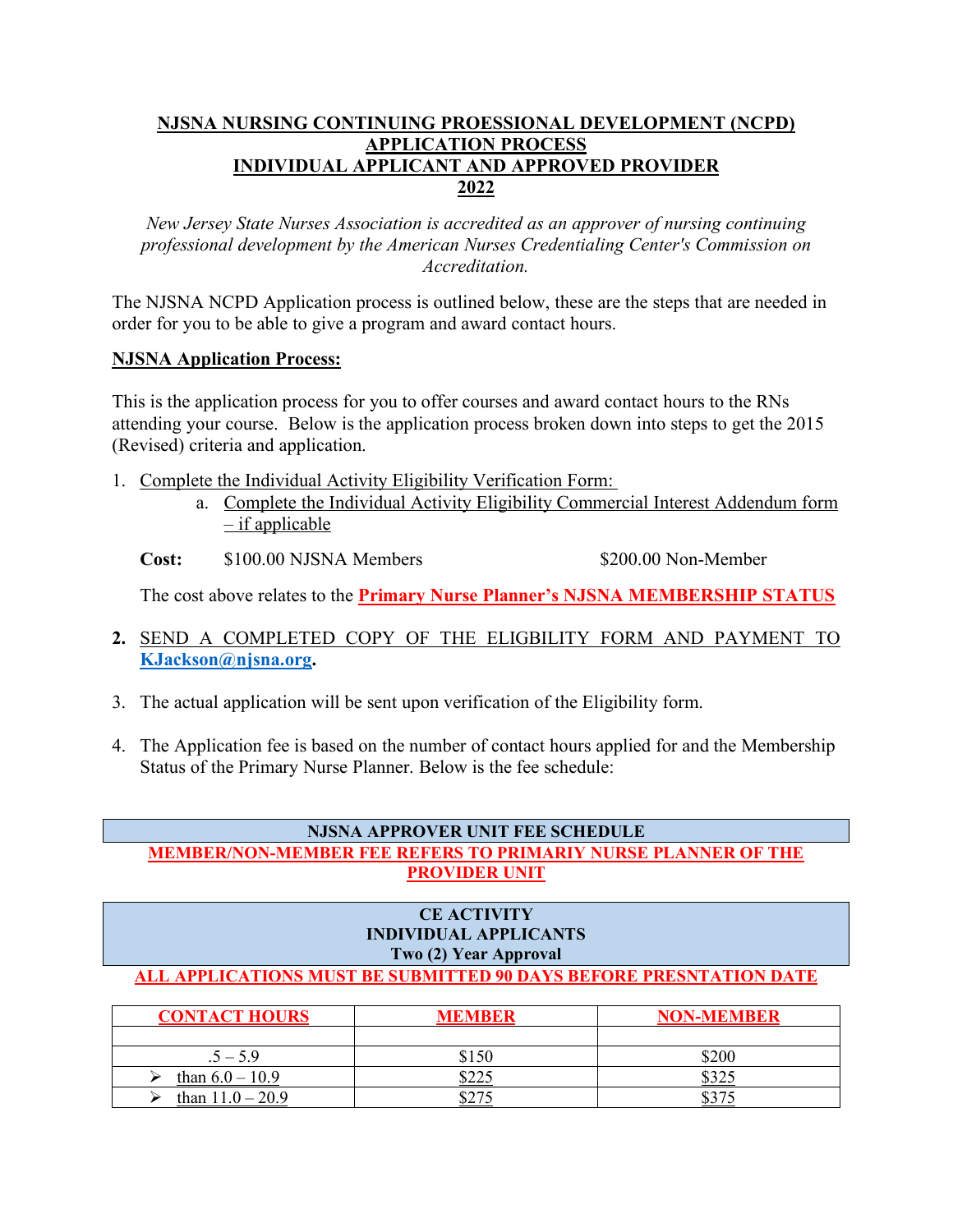| $\sim$<br>ะ เฉฉ<br>$\overline{\phantom{a}}$<br>JU.5<br>шап<br><b>. . v</b> | 0.25<br>ت ⊿ ت⊔<br>__ | $\overline{A}$<br>.54/ |
|----------------------------------------------------------------------------|----------------------|------------------------|
| than                                                                       | 0.525                | ---                    |
| 1.U                                                                        | ن کے ک               | . .                    |

#### **CE ACTIVITY LATE FEES**

#### **(LATE FEE INCURRED IF APPLICATION RECEIVED LESS THAN 90 DAYS PRIOR TO THE PROGRAM—THIS FEE IS IN ADDITION TO THE APPLICATION FEE) 45-89 DAYS**

| <b>CONTACT HOURS</b> | <b>MEMBER</b> | <b>NON-MEMBER</b> |
|----------------------|---------------|-------------------|
|                      |               |                   |
| $0.5 - 8.9$          | \$250         | \$350             |
| than $9.0 - 16.9$    | \$350         | \$500             |
| than $17.0$          | \$450         | \$650             |

**All applications received less than 45 days prior to the Individual Activity presentation date will be returned PAYMENT OF LATE FEE DOES NOT GUARANTEE THE APPROVAL OF CONTACT HOURS FOR YOUR PROGRAM**

#### **APPROVED PROVIDER FEES Three (3) Year Approval**

| <b>MEMBER</b> | <b>NON-MEMBER</b> | <b>EXPLANATION</b>               |
|---------------|-------------------|----------------------------------|
|               |                   |                                  |
| \$1,850       | \$2,850           | for one non-profit Provider Unit |
|               |                   | with one campus/hospital         |
| \$2,600       | \$3,600           | for one non-profit Provider Unit |
|               |                   | with two non-profit              |
|               |                   | campuses/hospitals under one     |
|               |                   | Central C.E. Structure           |
| \$3350        | \$4,350           | for one non-profit Provider Unit |
|               |                   | with three non-profit            |
|               |                   | campuses/hospitals under one     |
|               |                   | central C.E. Structure           |
| \$4,100       | \$5,100           | for one non-profit Provider Unit |
|               |                   | with four non-profit             |
|               |                   | campuses/hospitals under one     |
|               |                   | central C.E. structure           |
| \$5,100       | \$6,100           | for one non-profit Provider      |
|               |                   | Unit with five non-profit        |
|               |                   | campuses/hospitals under one     |
|               |                   | central C.E. structure (\$1000   |
|               |                   | additional for each additional   |
|               |                   | campus/hospital with same        |
|               |                   | central C.E. structure)          |
|               |                   |                                  |
| \$6,100       | \$7,100           | for one for-profit organization  |
|               |                   | (\$1000 additional for each      |
|               |                   | additional                       |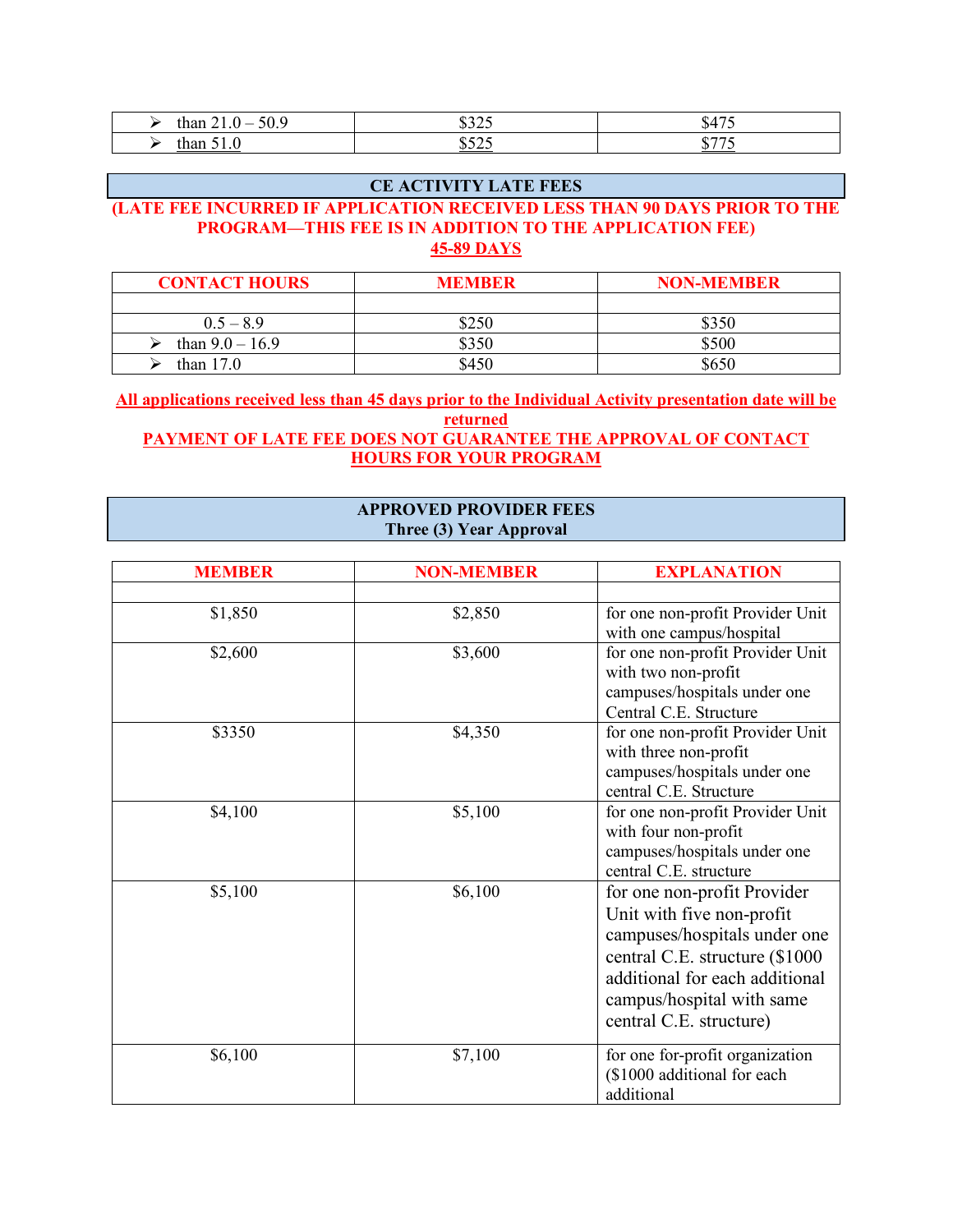|  | with<br>ur<br>sutution/campus \<br>THS |
|--|----------------------------------------|
|  | central<br>structure<br>н<br>same      |

#### **APPROVED PROVIDER LATE FEES**

#### **(Late fee incurred if application is received after the required submittal date based on the 4-month grid schedule)**

| <b>APPROVED PROVIDER</b> | MEMBER | <b>NON-MEMBER</b> |
|--------------------------|--------|-------------------|
|                          | \$500  | \$700             |

\*\*Please check [www.njsna.org](http://www.njsna.org/) for the most up to date fees and information\*\*

### **APPROVED PROVIDER NURSING CONTINUING PROFESSIONAL DEVELOPMENT EDUCATION APPLICATION PROCESS**

#### **What is an Approved Provider?**

An eligible organization approved by an ANCC Accredited Approver, after having submitted a self-study to determine its capacity to provide quality nursing continuing professional development over an extended period of time.

- 1. In order to apply to become an Approved Provider: three (3) individual activity applications must have been submitted and approved prior to applying to become an Approved Provider. In addition, the provider unit must have been operational for a minimum of 6 months.
- 2. (The approval process for the three (3) Individual Activity Applications will constitute the 6-month timeframe – this includes approval of the program, time to offer it and time for the Provider to revise based on participant feedback.)
- **3.** Approval period: Approved Providers Three (3) years

## **4-MONTH GRID QUARTERLY REVIEW CYCLES**

### o **December Review Cycle**

• **Approved Providers –** Approved Providers whose status expires between the months of *April* through *June* must have their applications postmarked and submitted by December 31.

### o **March Review Cycle**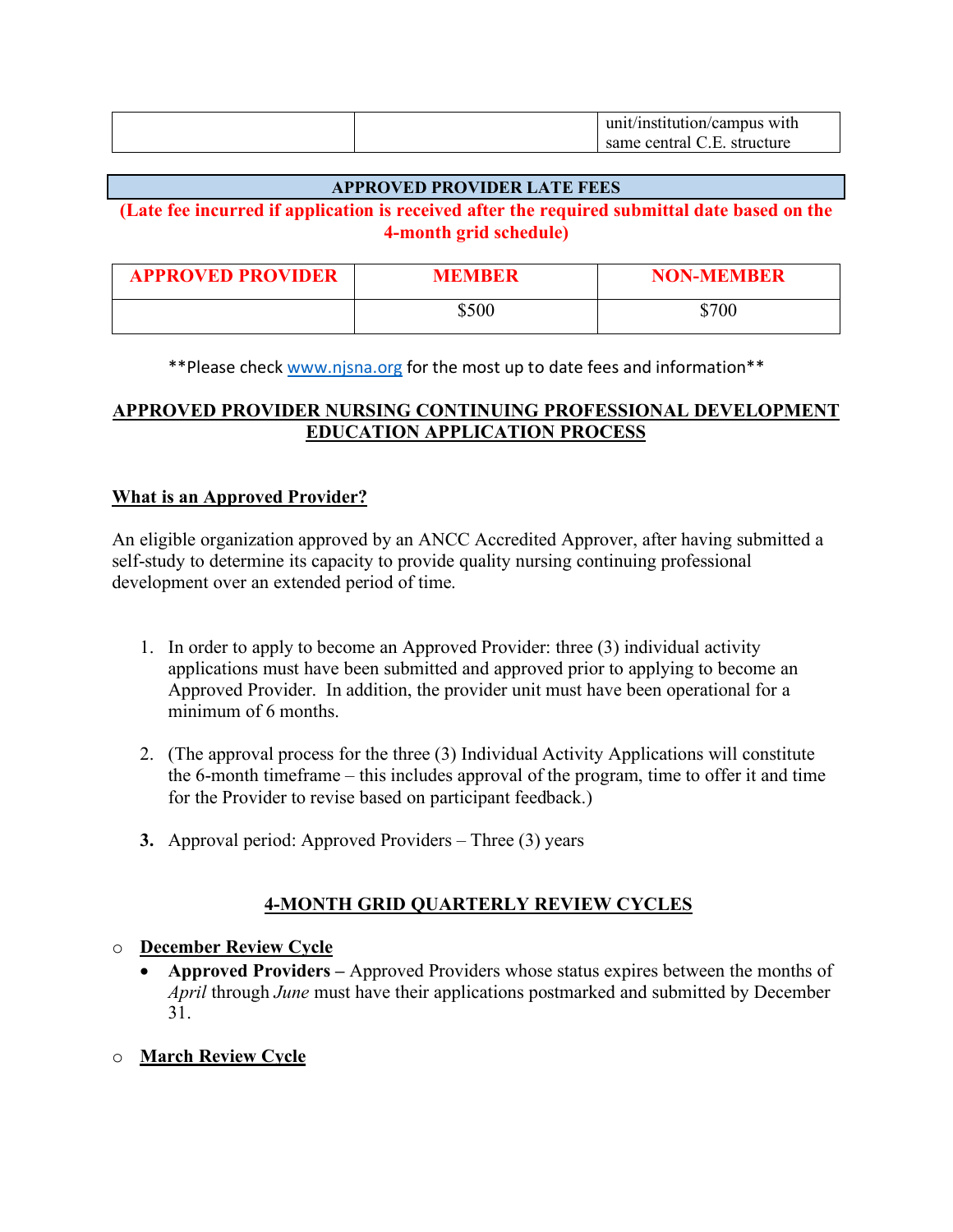• **Approved Providers –** Approved Providers whose provider status expires between the months of *July* through *September* must have their applications postmarked and submitted by March 31.

### o **June Review Cycle**

• **Approved Providers –** Approved Providers whose provider status expires between the months of *October* through *December* must have their applications postmarked and submitted by June 30.

### o **September Review Cycle**

• **Approved Providers** – Approved Providers whose status expires between the months of *January* through *March* must have their applications postmarked and submitted by September 30.

### **Individual Activity Application**

What is an "Individual Activity Application?"

This application is used if you wish to offer a program for contact hours. As the Nurse Planner responsible for abiding by the ANCC/NJSNA criteria.

NJSNA's Nursing Continuing Professional Development Approval Manual incorporates criteria mandated by the American Nurses Credentialing Center's Commission on Accreditation. Our step-by-step application process is provided in the "NJSNA Nursing Continuing Professional Development Approver Manual" under the "Criteria for Educational Activities" and makes the application process much easier.

#### **Terms of Approval:**

Individual Educational Activity Application - Two (2) years

# **Types of Action for Individual Activity Applicants and Approved Providers:**

**Approval** - a decision made by NJSNA's Approver Unit that the criteria for approval of a learning activity or provider unit have been met.

**Deferral (Individual Applicant)** - a decision made by NJSNA's Approver Unit to delay action on an application until additional evidence and materials are submitted and reviewed.

**Provisional (Approved Provider)** – a decision made by NJSNA's Approver Unit for a one-year approval. Additional evidence needed to earn additional two-year approval.

**Denial** - a decision made by NJSNA's Approver Unit that insufficient evidence of adherence to criteria